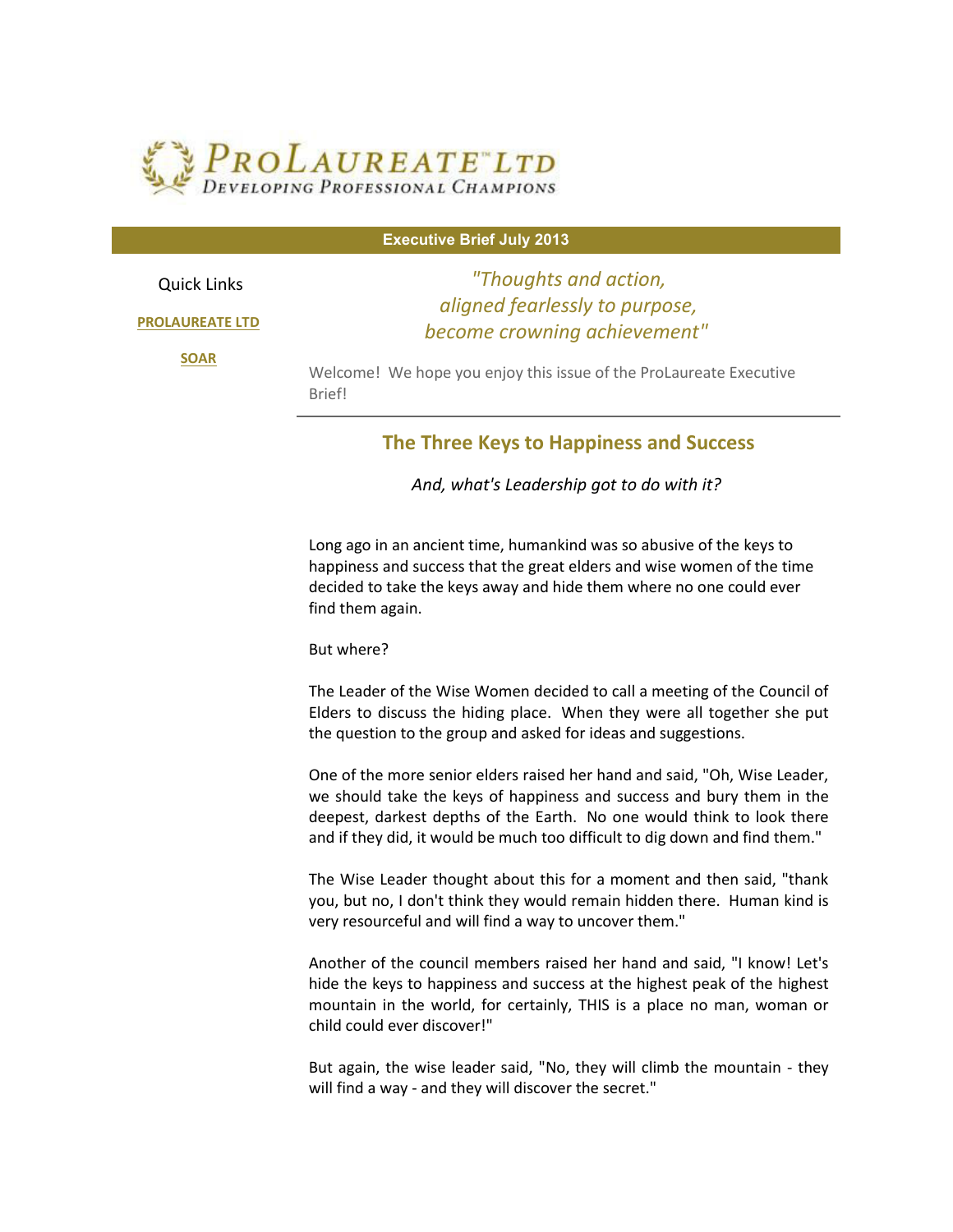The next council member spoke up and said "then let's bury the secret to happiness and success in the deepest part of the ocean where no one would dare to go - beneath the sea in a great, dark and bottomless cavern where no one would dare to look or attempt to go."

The Wise Leader thought for a moment longer and then said, "thank you all for these ideas, but humankind is resourceful and I believe they will uncover each of those hiding places. But now I know where we can bury the keys to happiness and success where no one will ever find them. We will bury them deep in the heart of every person who walks the Earth... for surely, no one would think to look for them there."

You already possess the keys to your happiness and success. The challenge is getting out of your own way long enough to discover them! And then, to actually begin to unlock your potential; to understand what real happiness and success mean to YOU; and then to start creating and setting a plan in motion to be and to have the best of what life has to offer - on your terms.

"Success is the continual achievement of your own predetermined goals, stabilized by balance and purified by belief."

## **Happiness & Success**

You possess more internal ability than you will ever use. The biggest obstacles you face are the limitations you place in your own mind. Individuals are goal seekers by nature and you are at your happiest when you are working toward the accomplishment of goals that are related to your major purpose in life. True success comes from identifying goals in all areas of life that are important to you, and organizing your time and energy so that all these areas are given the right priority at the right time.

## **Achievement**

Achievement has little regard for age, nationality, gender or station in life.

It bestows itself upon those who dare to aim their sights at noble targets, who move forward even though the winds of opposition try to push them back, who realize their purpose is far greater than any obstacle that may appear to stand in their way.

How we lead our lives determines our future and the future of those around us. You have the unlimited potential to reach new heights for yourself and for others to create... new products, new applications, new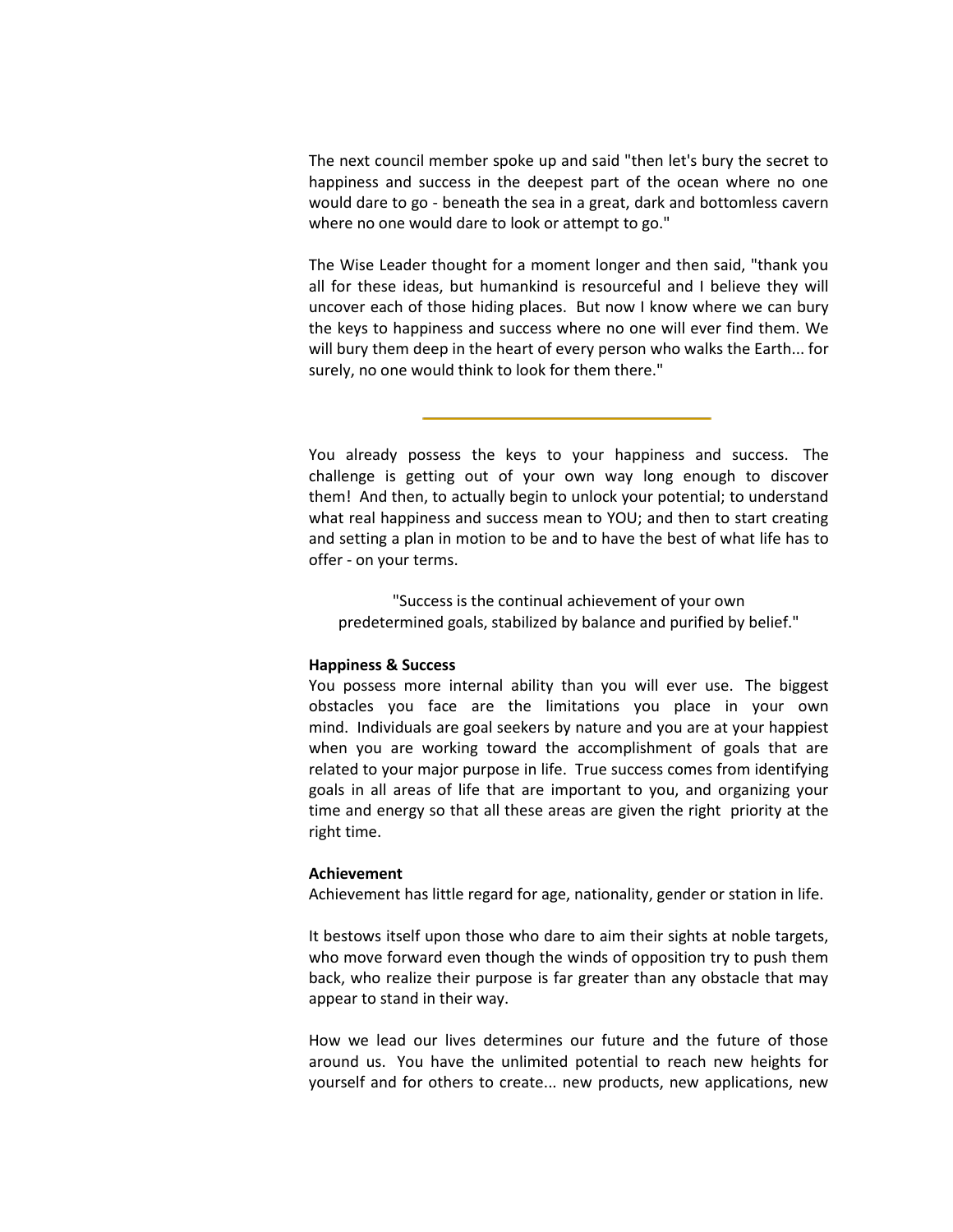solutions, new organizations, new ideas, new and better relationships and even a new and better world.

Sounds like a tall order and a lot of work. It is.

But that's 'what leadership has to do with it'... it's all about SELF Leadership and putting forth the effort to be the best we can be. The rewards are incredible and well worth the effort. It's all about energizing YOU - the real, genuine, brilliant YOU.

So where do you start? You start by discovering the three keys that are already within you...

$$
VISION \sim GOALS \sim ACTION
$$

Do you have a personal and professional **vision** statement? Planning our lives, our careers, our futures, deserve at least as much energy as planning our next vacation. Yet, typically, we spend more time doing the latter than the former. Perhaps it's time to create a vision for yourself - your statement of potential and your vision of the future.

What do happiness and success look like to you? Write them both down in great detail, in the first person, in the present tense - as if it is already real. This is your quest - it is your written painting of what the future will look like - what you aspire to become, do, create and achieve - both personally and professionally. Begin everything with this end in mind, as this is the image by which everything else you do is measured.

Create your **goals** both short term and long term. Write them down. What do you need to accomplish to move you closer to your vision - today? This week? In a year?

Then, take **action** to fulfill those goals. Make a plan and work it. Write them down. Know what you need to do to move to the next step and the next and the next. Once you focus on what happiness and success mean to you, you will be on your way to achieving more of what you desire in less time.

"What lies behind us and what lies in front of us, pales in significance when compared to what lies within us."

**The Art of Changing Yourself**